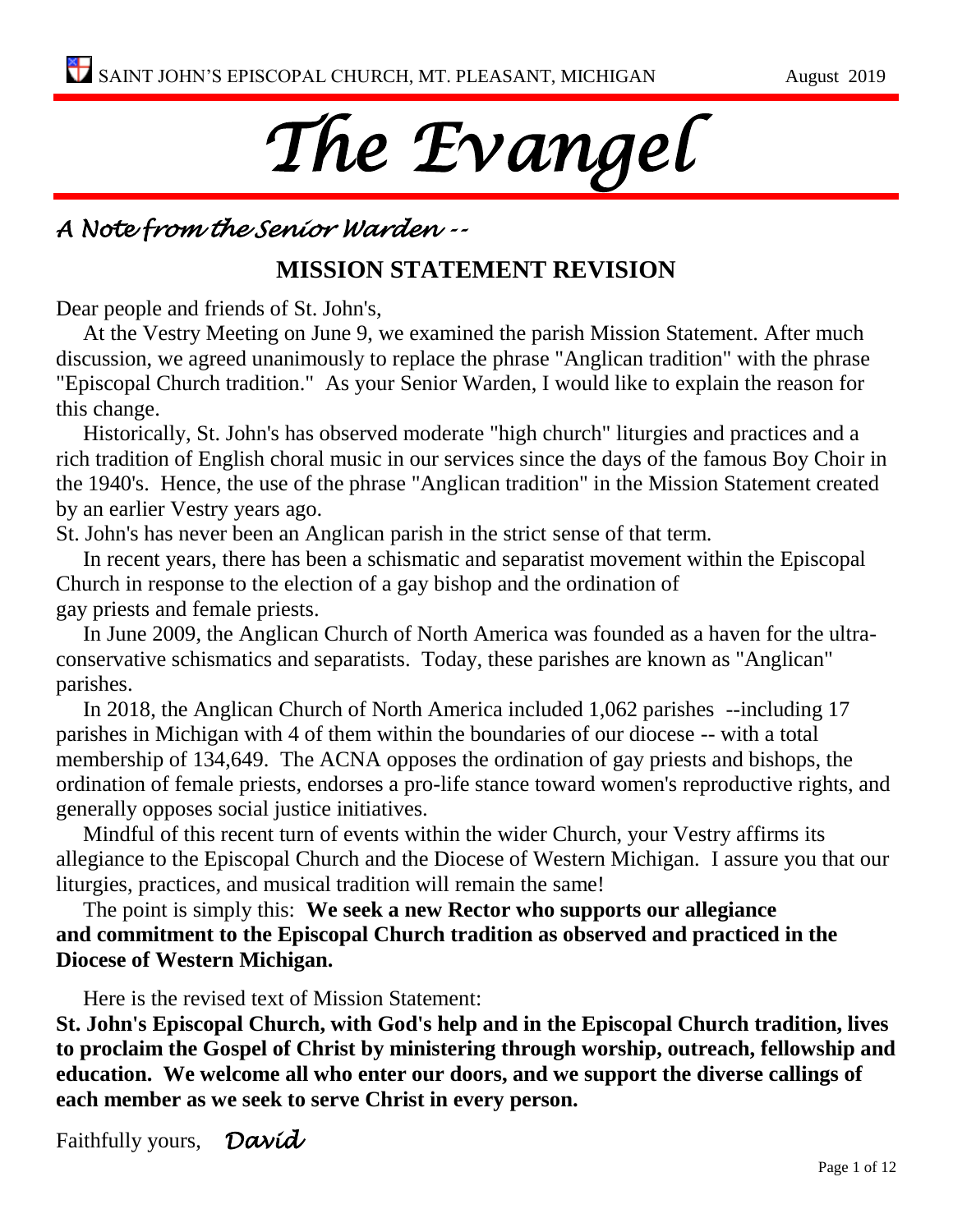

**Remember Our Homebound Members** Stop by to visit or drop a card to our parish members who are homebound.

# **Alma Dickerson**

461 E. Wing Rd., Mt. Pleasant 772-2516.

# **Al Neal**

Longtime member of St. John's, has moved to Brighton to be near his son. His new address is: Brookdale Brighton 833 E. Grand River Ave., Apt. 122 Brighton, MI 48116.

# **St. John's Prayer Group**

The 16 members of the Prayer Group offer petitions daily for the church and for specific requests. All parishioners are welcome to become members of



the Prayer Group or to submit requests by calling Sandy Wood, 773-9326, Martha Rarick, 773-7510, or the church office at 773-7448.



# **Home Communion**

Just a reminder: you should let the parish office know if you are ill and wish to receive communion or a visit from either the clergy or a Lay Eucharistic Minister



| Misha Proctor              |    |
|----------------------------|----|
| Roger Hatch                | 5  |
| <b>Geoffrey Shirley</b>    | 7  |
| Jessica Vinciguerra        | 8  |
| Mary Lou Nowicki           | 12 |
| Patricia Thurston          | 14 |
| Christopher Benn           | 15 |
| Zachary Leslie             | 17 |
| Mary Kiesgen               | 19 |
| Emelia Paarker             | 20 |
| Gordon Bloem               | 27 |
| Katherine Shirley Peterson | 30 |
|                            |    |

# **HARPY ANNIUERS**

| David & Nancy Kinney         |   |
|------------------------------|---|
| Jim & Patricia Thurston      | 5 |
| Dick & Sandy Wood            | 6 |
| Aaron & Dawn Dingman Hall 30 |   |

Did you take home **Kitchen Linens** to wash after Coffee Hour?? If you did, please remember to bring them back ASAP! Thank ou**!**

# **The Altar Flower Calendar**

is posted near the back door of the Church. Please consider a Sunday that is a good date for you to honor or



remember a loved one and sign up to provide altar flowers. Flowers are a wonderful addition to worshiip!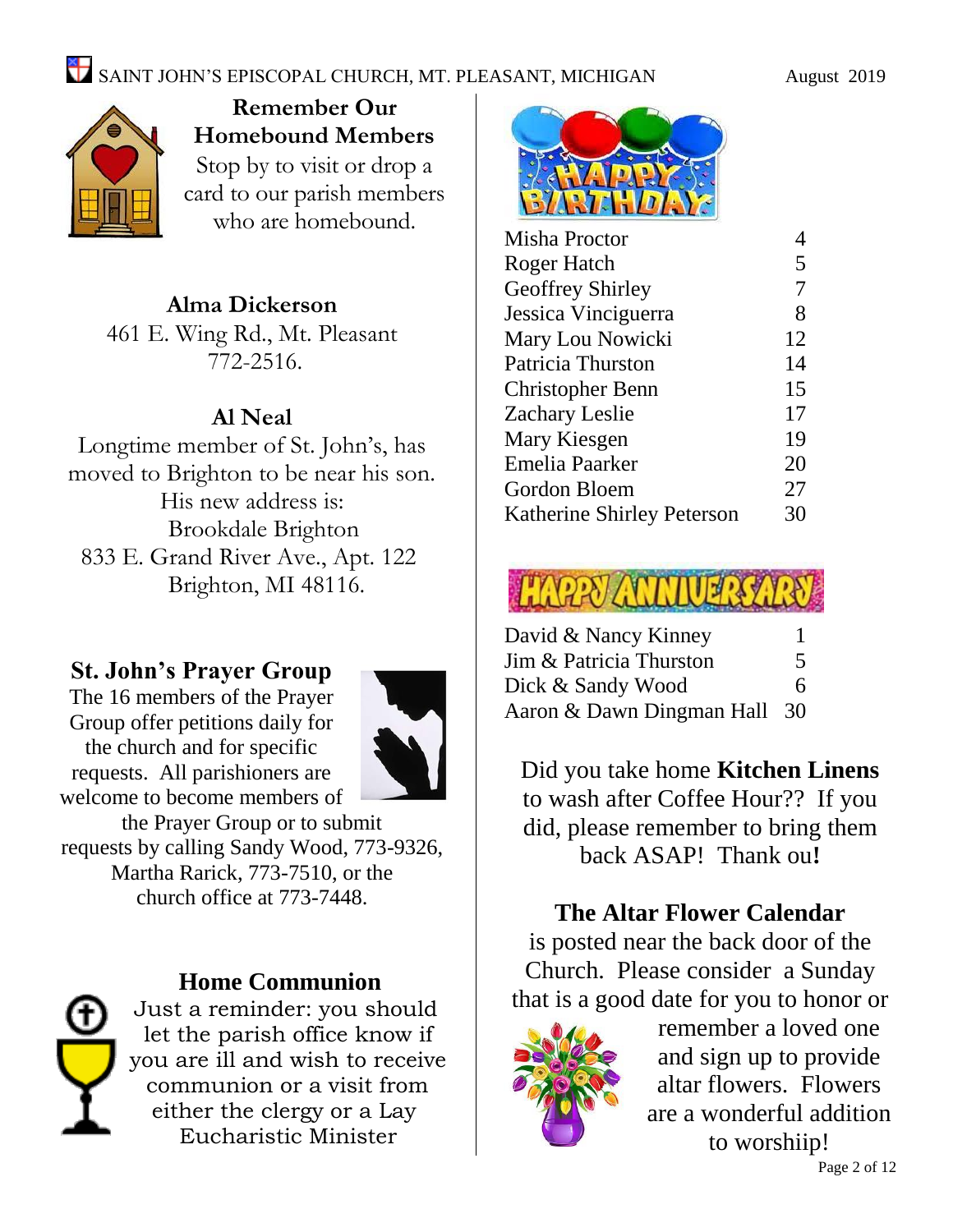# Outside the Tent

These past few weeks NASA, the media, and the American people have celebrated the fiftieth anniversary of the first walk on the moon. I remember well the years leading up to that event: the desperate effort to catch up to—and eventually to surpass—the Soviet Union after they propelled Sputnik into space. I remember the false starts, especially the death of Gus Grissom and his companions, when Apollo Three burst into flame. And I remember sitting at the St. Francis Hospital switchboard, watching Neil Armstrong bouncing on the moon's surface, pronouncing his famous words: "one small step for man, one giant step for mankind." When my shift ended and I walked out of the building, I stared awestruck at the moon.

Now we have astronauts of both genders expanding our understanding of space as they circle earth in the International Space Station. We pay little attention to the launching of the space shuttles as they carry a new shift of astronauts to the ISS. But two of the shuttles, like the Apollo spacecrafts before them, have proved vulnerable to disaster. Those events I also remember with haunting clarity: "Challenger," with an elementary teacher on board, blowing up within minutes of leaving the launch pad; and "Columbia," which had served 22 years and flown 27 missions, disintegrating as it re-entered earth's atmosphere.

We are—all of us—fragile human beings, destined not for endless life on this earth, but for eternal life with a Creator we cannot fathom. And so the loss of life, especially when it is so dramatic, haunts us. When the horror of death is too much at odds with what I know of life, I sit down at my computer, trying to write away the pain, as I did on February 6, 2003.

#### **"In Memoriam: Starship Columbia"**

In the first hours of daylight, moments before their airship exploded into a galaxy of death stars glinting in the Texas sun, they hurtled through the fiery borderland between space and sky, shedding weightlessness for earth-bound pleasures: children's smiles, lovers' caresses, quiet moments over coffee and the morning paper.

Now they lie scattered burned and broken bodies, a helmet, a NASA patch in debris that cuts a gash across rolling hills and piney woods. For those who love them there will be no cold hand to touch in farewell, no stiffly arranged face to exclaim over, no weight in the coffin borne on aching shoulders, only a snapshot of Columbia's last crew, smiling in orange suits, helmets in hand, eager to climb the gantry to their childhood dreams, sunshine on their faces, and no thought that this voyage will end as their lives float down the skies to a quiet Texas field.

Peace, Nancy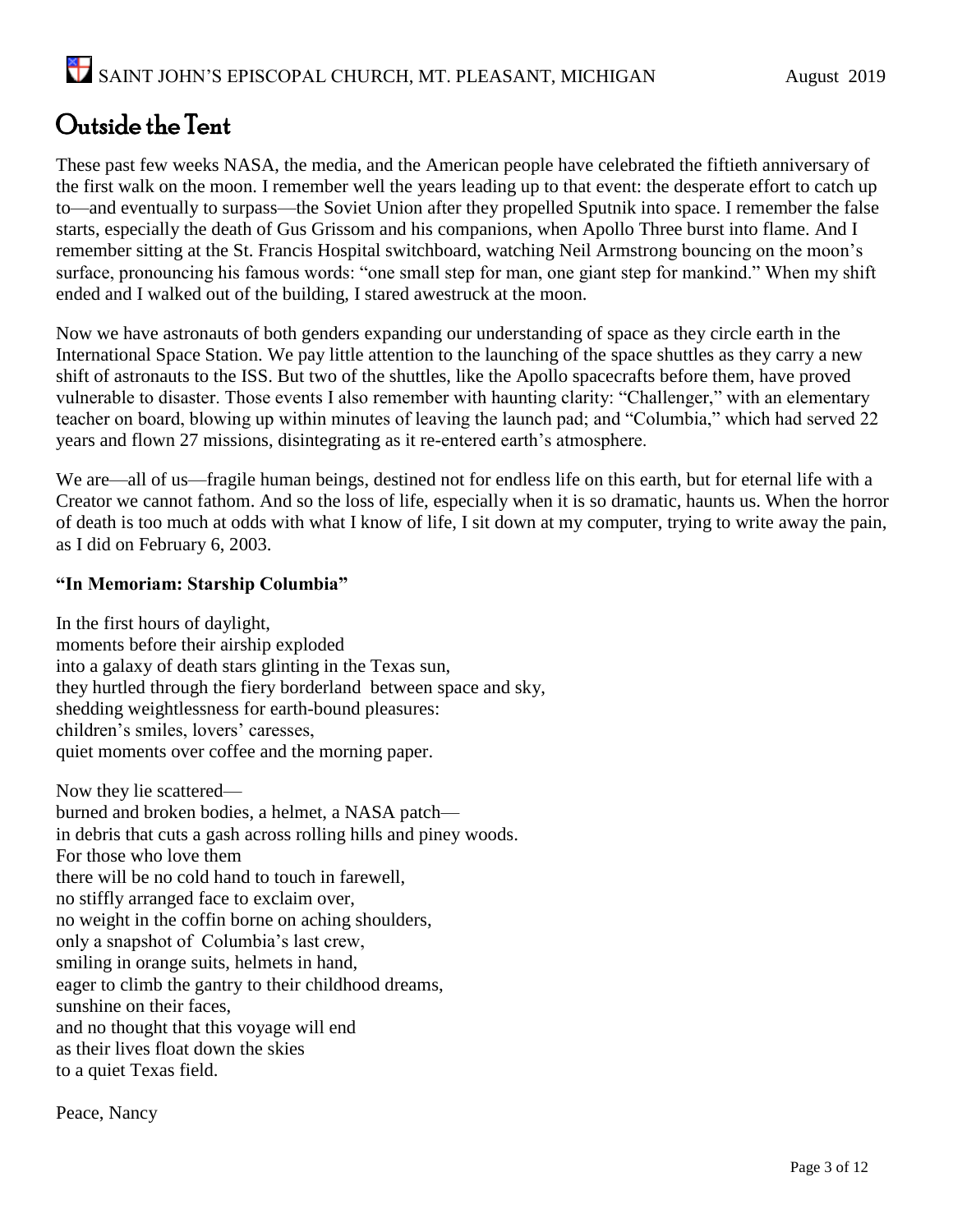# August 2019 Sunday Lay Ministry



| <b>DATE</b>                                                                                         | <b>LESSONS</b>                      | <b>PRAYERS</b>                   | <b>GREETERS</b>                                 | <b>COFFEE</b><br><b>HOUR HOSTS</b>     | <b>ACOLYTES</b>     | <b>ALTAR</b><br><b>GUILD</b>               |
|-----------------------------------------------------------------------------------------------------|-------------------------------------|----------------------------------|-------------------------------------------------|----------------------------------------|---------------------|--------------------------------------------|
| <b>August</b><br>4<br>8<br><b>Pentecost</b>                                                         | 9:00 a.m.<br>Mary Ellen<br>Cochrane | 9:00 a.m.<br>Nancy<br>Hartshorne | Joan Kadler<br>and Mary<br>Kiesgen              | Elizabeth<br><b>Brockman</b>           | Emma<br>Dingman     | Pamela<br>Dingman                          |
|                                                                                                     | Lectionary: Isaiah 66:10-14         | Psalm 66:1-8                     |                                                 | Galatians 6:(1-6)7-16                  | Luke 10:1-11, 16-20 |                                            |
| <b>August</b><br>11<br>9<br><b>Pentecost</b>                                                        | $9:00$ a.m.<br>Carol<br>Lauffer     | $9:00$ a.m.<br>Jim<br>Thurston   | David, Nancy<br>and Matthew<br>Kinney           | Ford and Pamela<br>Dingman             | Matthew<br>Kinney   | Pamela<br>Dingman                          |
|                                                                                                     | Lectionary: Deuteronomy 30:9-14     |                                  | Psalm 25:1-9                                    | Colossians 1:1-14                      | Luke 10:25-37       |                                            |
| <b>August</b><br>18<br><b>10</b><br><b>Pentecost</b>                                                | 9:00 a.m.<br>Tom<br>Cochrane        | $9:00$ a.m.<br>Sandy<br>Wood     | Ulana<br>Klymyshynn<br>And Lynne<br>L"Hommedieu | Joan Kadler and<br>Mary Kiesgen        | Adam Baker          | Ella Jo<br>Regan and<br>David<br>Shirley   |
|                                                                                                     | Lectionary: Genesis 18:1-10a        | Psalm 15                         | Colossians 1:15-28                              | Luke 10:38-42                          |                     |                                            |
| <b>August</b><br>25<br>11<br><b>Pentecost</b>                                                       | $9:00$ a.m.<br>Mary<br>Kiesgen      | $9:00$ a.m.<br>Mary<br>Kiesgen   | Rod Lesle and<br>Marian Matyn                   | Kendall and Lois<br>Klumpp             | ARex<br>Dingman     | Ella Jo<br>Regan and<br>David<br>Shirley   |
|                                                                                                     | Lectionary: Genesis 18:20-32        | Psalm 138                        |                                                 | Colossians 2:6-15, (16-19)             | Luke 11:1-13        |                                            |
| Sept. 1<br>12<br><b>Pentecost</b>                                                                   | $9:00$ a.m.<br>Candy<br>Handerson   | $9:00$ a.m.<br>Carol<br>Lauffer  | Colin, Anne<br><b>And Matthew</b><br>Alton      | Lynne<br>L'Hommedieu<br>and Sandy Wood | Adam Baker          | Pamela<br>Dingman<br>and Harriett<br>White |
| Lectionary: Ecclesiastes 1:2, 12-14; 2:18-23<br>Psalm 49:1-11<br>Colossians 3:1-11<br>Luke 12:13-21 |                                     |                                  |                                                 |                                        |                     |                                            |
|                                                                                                     |                                     |                                  |                                                 |                                        |                     |                                            |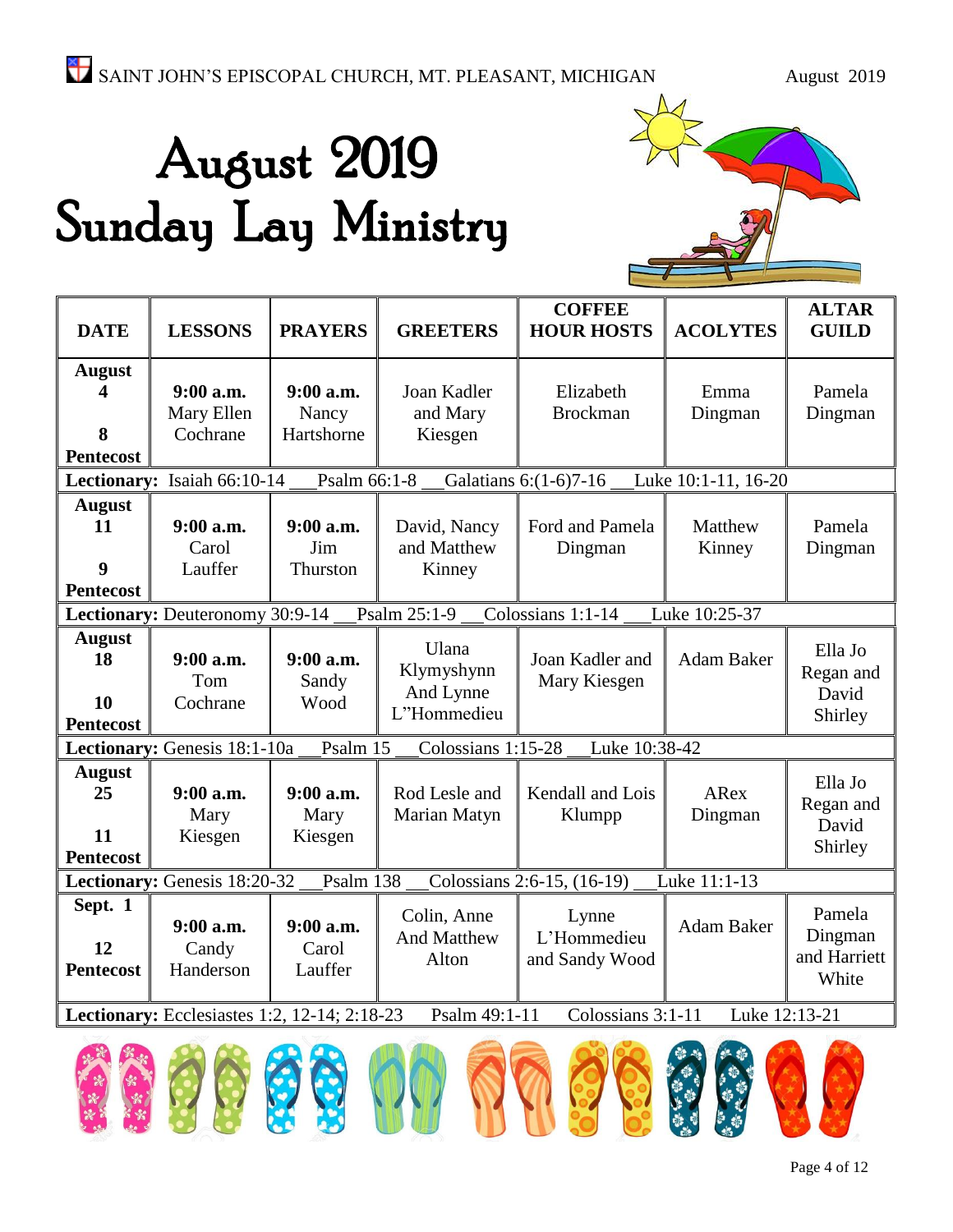# SAINT JOHN'S EPISCOPAL CHURCH, MT. PLEASANT, MICHIGAN August 2019

| Sunday                                                                              | Monday7                           | Tuesday         | Wednesday         | Thursday        | Friday               | Saturday       |
|-------------------------------------------------------------------------------------|-----------------------------------|-----------------|-------------------|-----------------|----------------------|----------------|
| July 28                                                                             | July 29                           | July 3          | July 31           | August 1        | $\overline{2}$       | 3 <sup>1</sup> |
| AUGUST                                                                              |                                   | 10 a.m. Tai Chi |                   | 10 a.m. Tai Chi | <b>Office Closed</b> |                |
|                                                                                     |                                   | 5:30 pm Yoga    | 6:30 p.m.<br>Yoga | J               |                      |                |
| Pentecost 8<br>Aug. $4$                                                             | 5                                 | 6               | $\overline{7}$    | 8               | 9                    | 1              |
| 9 a.m. Holy Eucharist<br>SS after Coffee Hour<br>10 am Pine River                   |                                   | 10 a.m. Tai Chi |                   | 10 a.m. Tai Chi | <b>Office Closed</b> |                |
| 5 pm Holy Eucharist<br>at Emmaus<br>5 pm Yo                                         |                                   | 5:30 pm Yogaa   | 6:30 p.m.<br>Yoga |                 |                      |                |
| Pentecost 9<br>Aug. 11                                                              | 12                                | 13              | 14                | 15              | 16                   | 17             |
| 9 a.m. Holy Eucharist<br>SS after Coffee Hour<br><b>Vestry Meeting</b>              | 9:30 a.m.<br><b>Staff Meeting</b> | 10 a.m. Tai Chi |                   | 10 a.m. Tai Chi | Office Closed        |                |
| 10 am Pine River am<br>5 pm Holy Eucharist<br>at Emmaus<br>5 pm Yoga                | 4 p.m. Music<br>Meeting           | 5:30 p.m. Yoga  | 6:30 p.m.<br>Yoga |                 |                      |                |
| Aug. 18 Pentecosr 10                                                                | $\overline{19}$                   | 20              | 21                | $\overline{22}$ | $\overline{23}$      | 24             |
| 9 a.m. Holy Eucharist<br>SS after Coffee Hour<br>10 am Pine River                   |                                   | 10 a.m. Tai Chi |                   | 10 a.m. Tai Chi | <b>Office Closed</b> |                |
| 5 pm Holy Eucharist<br>at Emmaus<br>5 pm Yoga                                       | 4 p.m. Music<br>Meeting           | 5:30 p.m. Yoga  | 6:30 p.m.<br>Yoga |                 |                      |                |
| Aug. 25 Pentecost 11                                                                | 26                                | 27              | 28                | 29              | 30                   | 31             |
| 9 a.m. Holy Eucharist<br>SS after Coffee Hour<br>10 am Pine River<br>5 pm Potluck & | 4 p.m. Music                      | 10 a.m. Tai Chi |                   | 10 a.m. Tai Chi | Office Closed        |                |
| Eucharist at Emmaus<br>5 pm Yoga                                                    |                                   | 5:30 p.m. Yoga  | 6:30 p.m.<br>Yoga |                 |                      |                |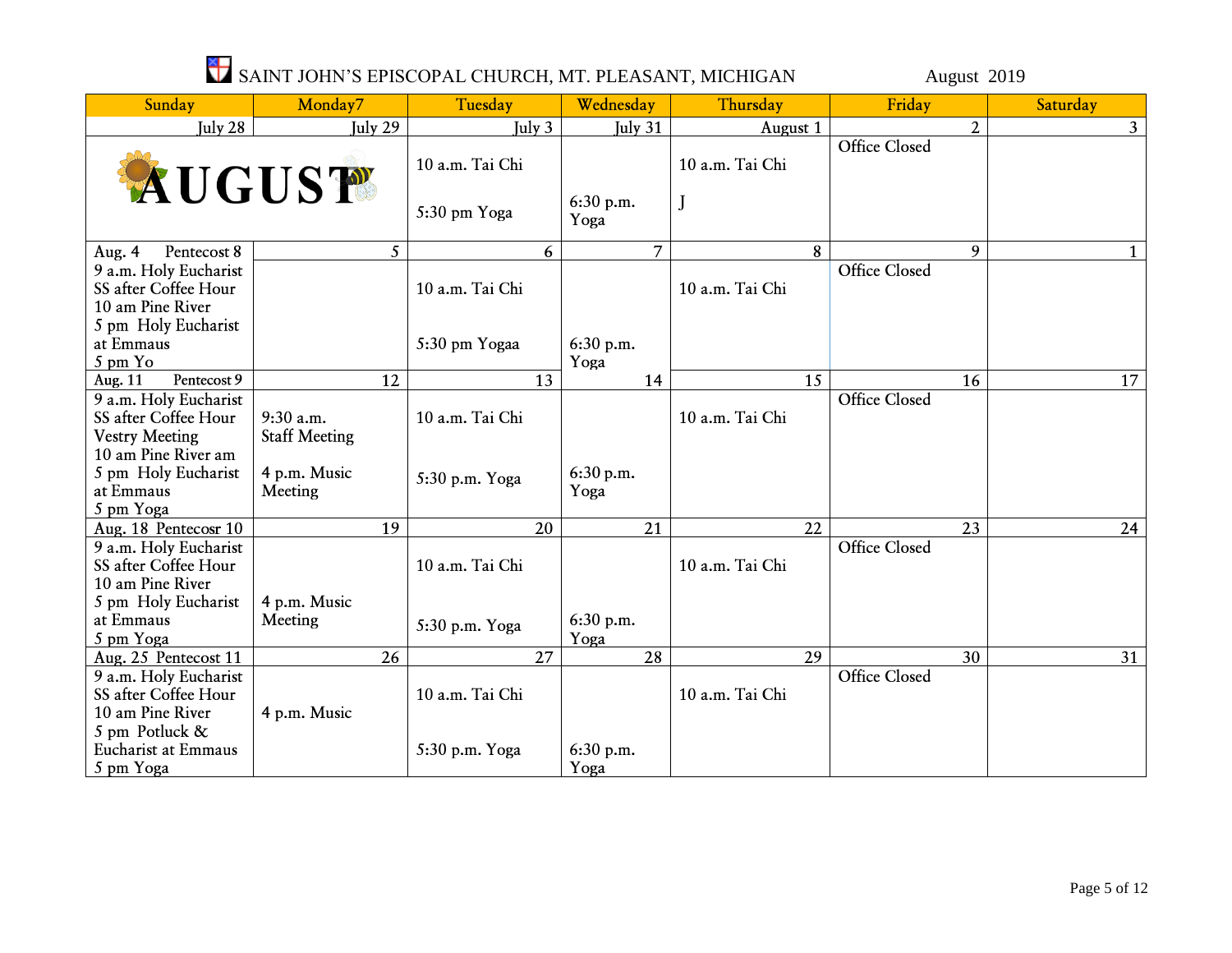SAINT JOHN'S EPISCOPAL CHURCH, MT. PLEASANT, MICHIGAN August 2019

**This is our Greeter/Coffee Hour Host Schedule—If you cannot serve on the date you were given, please exchange dates with someone else on the list and call the Parish Secretary at 773-7448**

**Greeters**



# **August**

- Joan Kadler and Mary Kiesgen
- David, Nancy and Matthew Kinney
- Ulana Klymyshyn and Lynne L'Hommedieu
- Rod Leslie and Marian Matyn

# **September**

- Colin, Anne, and Matthew Alton
- Sharon Bolton and Sandy Wood
- Tom and Mary Ellen Cochrane
- David and Jennifer Dingman
- Ford and Pamela Dingman

# **October**

- Joan Kadler and Mary Kiesgen
- David, Nandy, and Matthew Kinney
- Ulana Klymyshyn and Lynne L'Hommedieu
- Rod Leslie and Marian matyn

**Coffee Hour Hosts**



# **August**

- Elizabeth Brockman
- Ford and Pamela Dingman
- Joan Kadler and Mary Kiesgen
- Kendall and Lois Klumpp

# **September**

- Lynne L'Hommedieu and Sandy Wood
- Rod Leslie and marian Matyn
- D. J. and Misha Proctor and Christi Brookes
- Harriett White and Sandy Wood
- Colin, Anne, and Matthew Alton

# **October**

- Sharon Bolton and Elizabeth Brockman
- Clancy and Pat DeLong
- David and Jennifer Dingman
- Ford and Pamela Dingman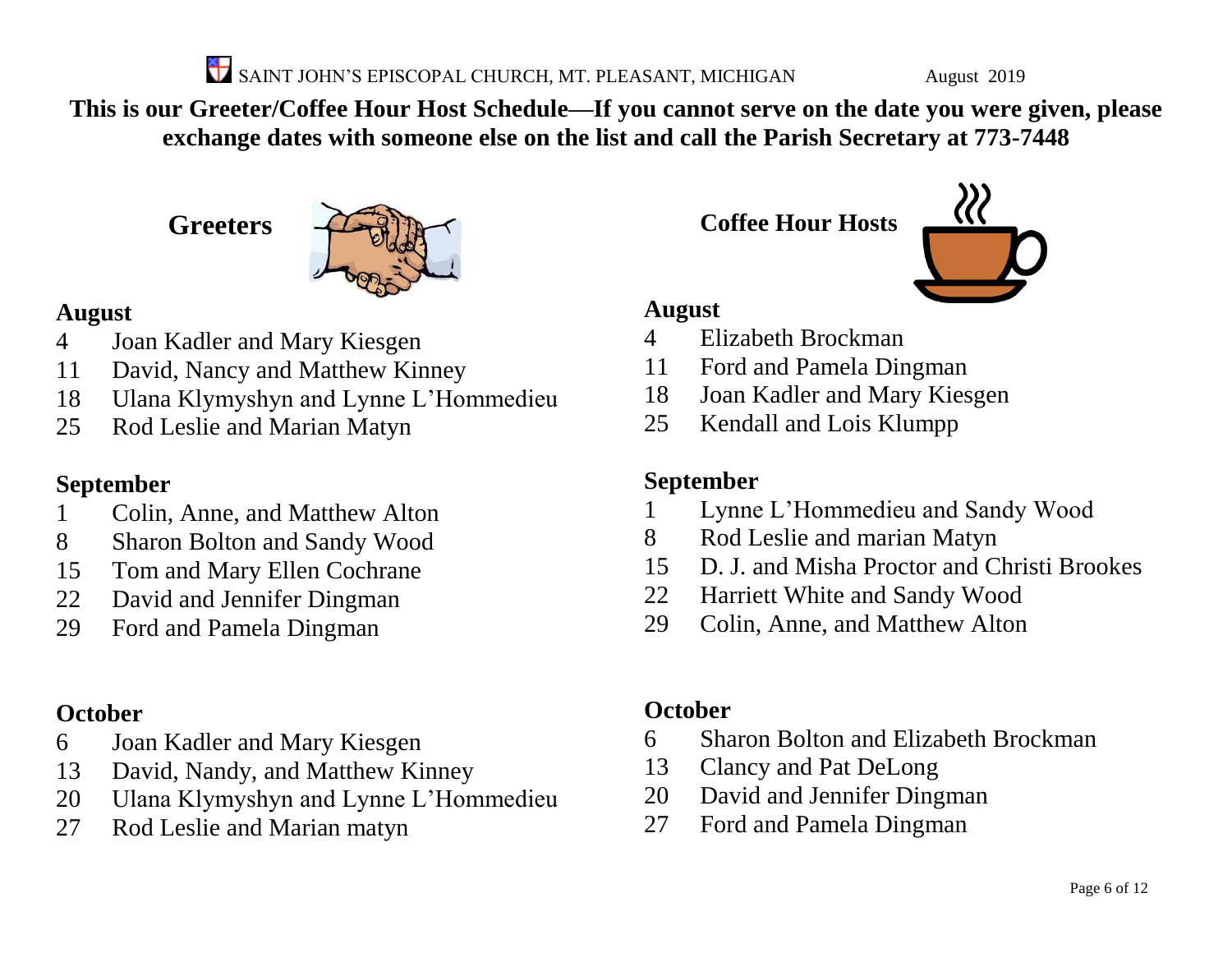## **St. John's Episcopal Church Vestry Minutes, July 14, 2019**

Present are Adam Baker (clerk), David Shirley, Sandy Wood(guest), Ulana Klymyshyn, Tom Cochrane, Marcia David, DJ Proctor, Clancy DeLong, Pam Dingman (guest), Eric Vinceguerra, Diane Stier.

David opened with a prayer. Marcia moved that we approve June minutes, Eric seconded. Vestry approved.

Adam reported that the Search Committee had a few questions regarding the change in mission statement. His report follows:

The mission statement and vision statement were created some years ago by the vestry. It does not need to be approved by the congregation. The wording change was done to make it clear that St. John's loyalty was to the Episcopal Church and not to any schismatic element within the worldwide Anglical Church. The mission statement is done with input of the congregation but it is the prerogative of the Vestry to create it and change it as it sees fit. This change was done to differentiate us from the Anglican Church and the Episcopal Church (which is part of the Worldwide Anglical Communion).

Ulana added that many in Search Committee were confused as to the reasoning of the mission statement change. She suggested that there be a question and answer period for the congregation to have their questions answered regarding this name change. This will probably happen after coffee hour next week.

Diane completed her Pastoral Report.

Marcia reported that there was a major water problem that was first noticed Sunday. It resulted in a flood which was contained and fixed. Marcia reported that we need to check that the problem is fixed for good. Sandy complemented Marcia, David, Pam, Alice, Matt, Kendall, and Tom for their work. Sandy reported that she is concerned that almost all the buildings and grounds work is falling to a handful of aging congregants and wishes that the Parish would take more pride and initiative in maintaining our buildings and grounds. She thinks it is time we step up a little more. David suggested we have a discussion at the next Vestry meeting about how to involve the Parish more.

Clancy completed his financial report. We are running a surplus at the moment.

David reported that he met with Mark from Simoni Systems Inc from Saginaw to discuss the acoustics and projection screen in the Parish House. They suggested a large electronic TV panel and a camera mounted around the back door of the church for overflow events. They also suggested acoustic panels which may be disguised. David reported we will have a quote from him in about two weeks.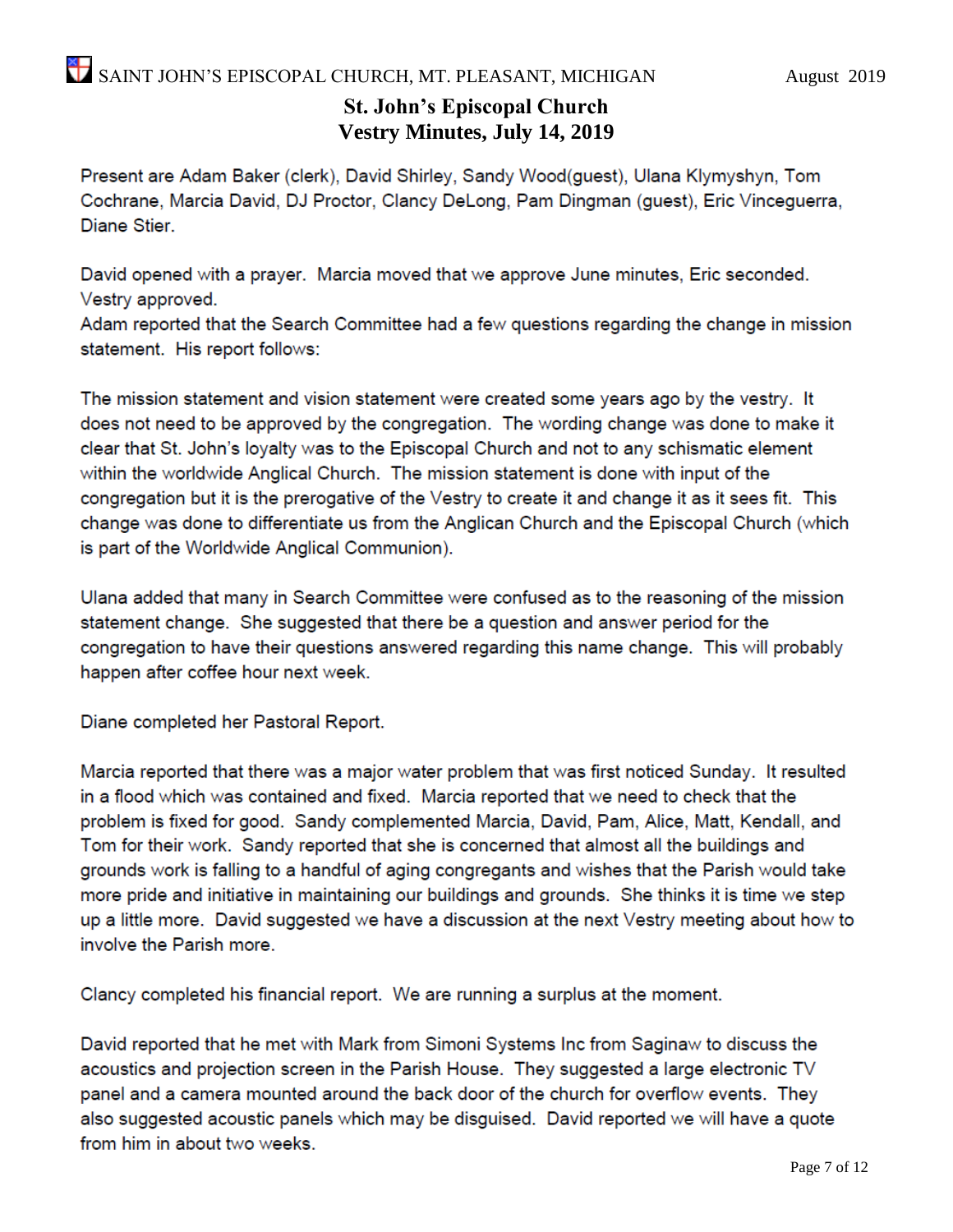David also reported that Olivia Ohler approached him about pew cushions. He believed that full-length cushions would interfere with the church acoustics. He suggested we could buy 10-12 individual cushions could be stored in the sanctuary and used by people when needed. He will suggest that idea to Olivia.

Pam gave her update on the Columbarium. She discussed options to expand the Columbariu

Diane left.

Marcia moved Vestry adjourn, Tom seconded. Vestry adjourned. Next meeting is scheduled for August 11.

 Adam Baker Vestry Secretary

### **June 2019 Financial Report**

Below is a summary of operating fund activity through the end of June (50.00%).

| Unrestricted operating fund receipts \$ 97,820.59 (53.34% of budget) |  |  |
|----------------------------------------------------------------------|--|--|
|                                                                      |  |  |

### **Operating fund receipts over (under) expenditures . \$ 10,779.15**

Income and expenses track very closely to budget through June. Though there appears to be a \$10K surplus, expenses for Wayne's funeral, the flood in the undercroft and several one-time annual payments have yet to be recorded. The Endowment fund received a \$10K gift in June. The Capital Fund reserve for which to draw mortgage payments is less than two payments. Please verify that your Capital Fund pledge amounts are up to date as well as pledges for specific items.

The campaign to retire the mortgage will commence once additional capital expenditures are known (new roof, noise dampening system, etc.).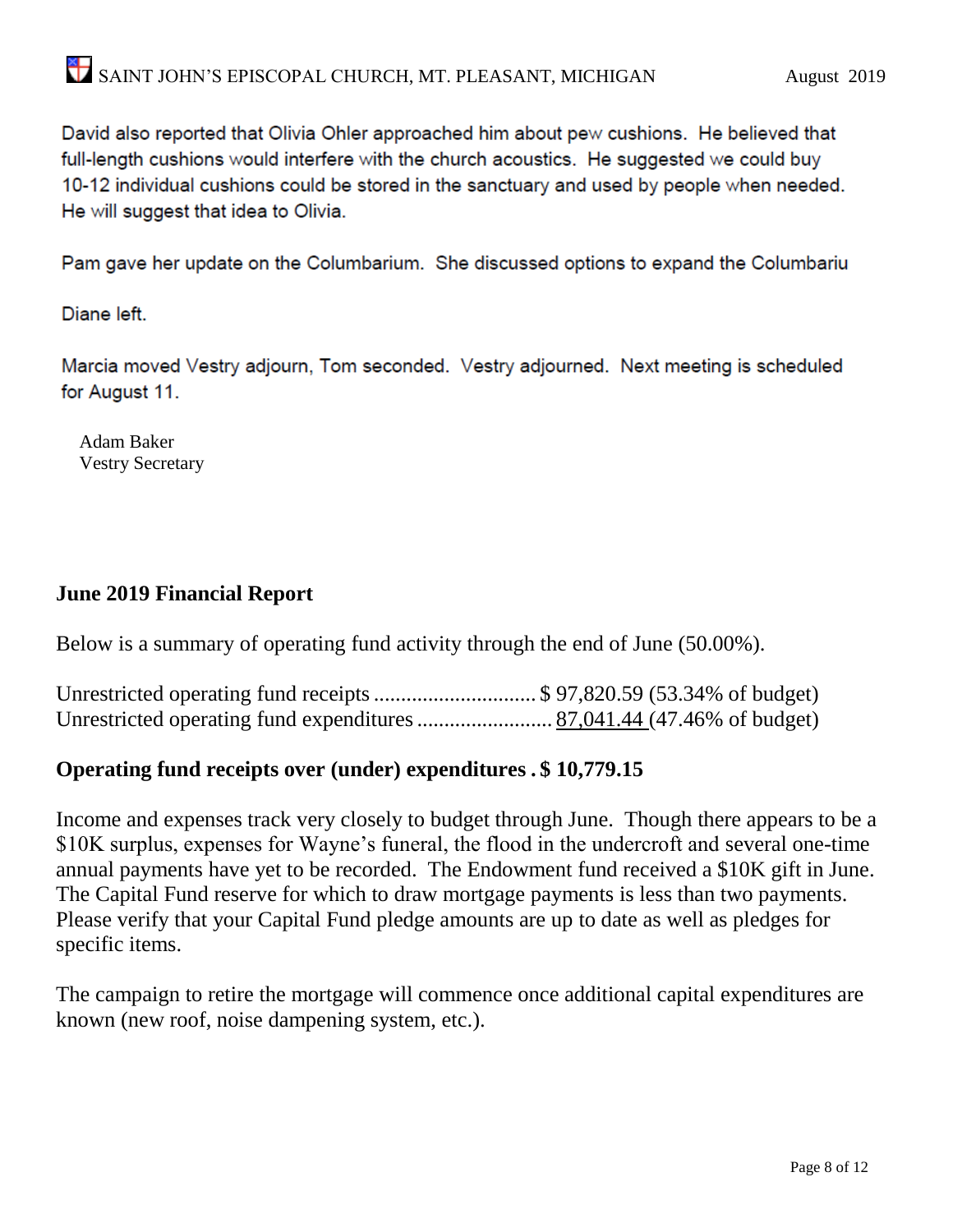## **Cash balances on June 30, 2019 are as follows:**

#### **Capital Campaign funds balance on June 1, 2019 ......... 7,380.02 Capital Campaign funds balance on June 30, 2019 ....... 7,159.67**

#### **Capital Fund Activity For June:**

 **Net Activity .......................................... (220.35)**

### **BUILDING PROJECT**

 Total Capitalized Expenses....................442,345.71 Non-Capitalized Expenses (Bank Fees/Interest)22,563.27

 **Subtotal.............................................464,908.98**

Anticipated Expenses:

#### **TOTAL PROJECT COST .......................475,910.92**

Clancy DeLong, Parish Treasurer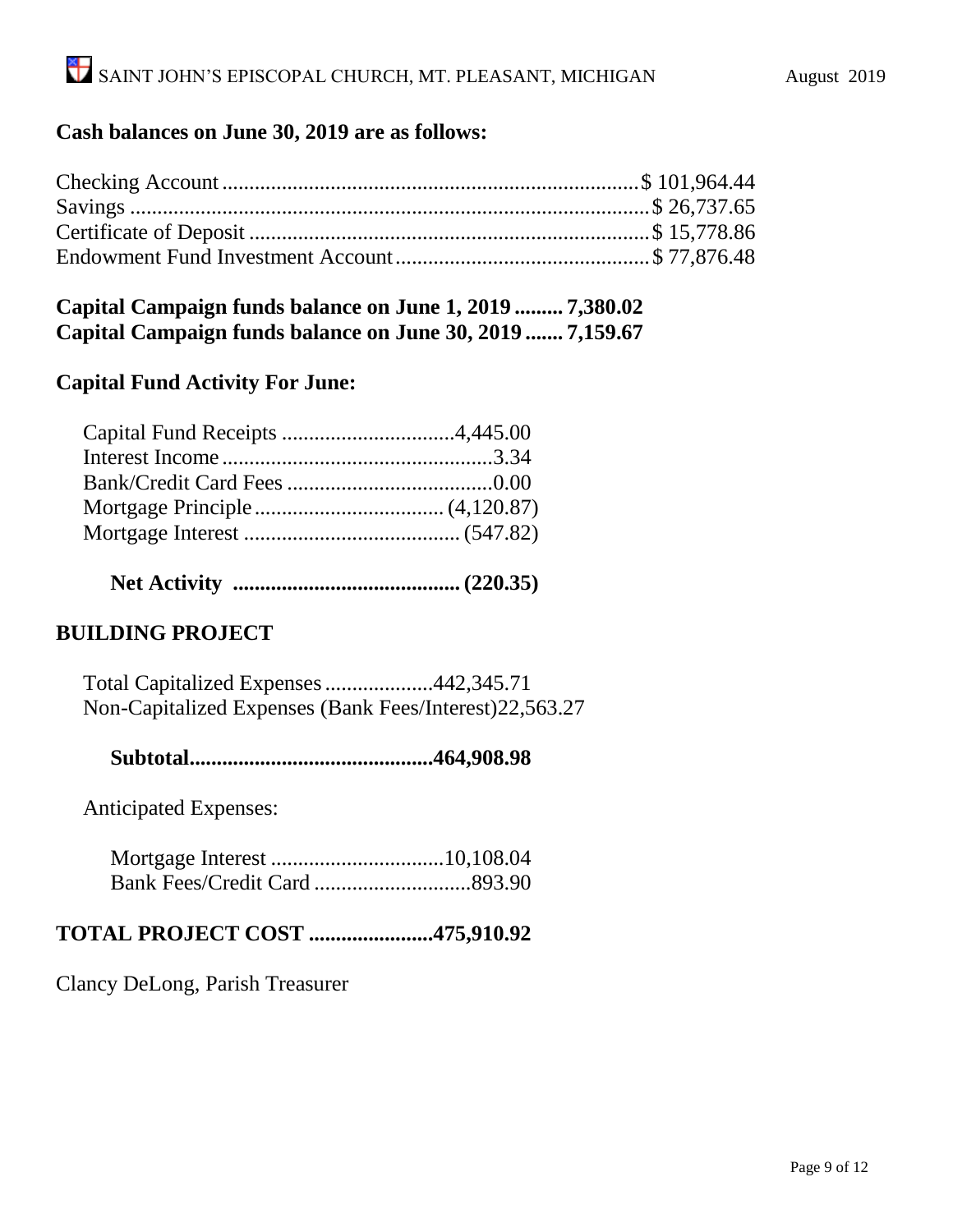### **ANGLICAN WORTHIES**

#### 347. Monk, William Henry (1823-1889) Composer

In our pews at St. John's are two books peculiar to the Episcopal Church, which patrons are not encouraged to look at. One, of course, is the Book of Common Prayer, which contains the liturgies for Morning Prayer, Evening Prayer, Compline, Holy Eucharist, and the service of burial, the most frequently used services of the American Episcopal parishes. The book also contains the psalms and historical items, and a lectionary of texts for anyone who wants to worship on one's own. Anyone who calls oneself an Episcopalian should own a Prayer Book, though the current practice at St. John's discourages anyone from opening it.

In its place on Sunday morning persons are given a bulletin containing that day's order of worship as well as the hymns for the second service, so that no one will have to open the second book in the pews. This is the Hymnal 1982 which, in 960 pages, contains not only more than seven hundred hymns, words and music, but also extensive lists of "tunes," that is, the names of the melodies for each set of words, names of composers and arrangers, lyricists, and an alphabetical index of the first lines. But unless you have worshipped here as long as Sally Goodrow and Martha Rarick have, who remember singing out of an older edition of this book, you are not going to know this. You sing, if you can sing—and if you come to the early winter service, you are excused from singing anything—out of the bulletin designed for every Sunday.

Why is that? The weekly waste of all this paper is to help a newcomer coming to St. John's for the first time to be able to follow the service without having to flip through pages of these essential books. In other words, parishioners are being weaned from the knowledge and use of the Prayer Book and Hymnal, the staple publications of any Episcopal Church and the hallmarks of our denominational identity, and future members will lack the awareness of publications that make us Episcopalians and not some other mainline church.

Back to the Hymnal. Let us look, for example, at Hymn 59, "Hark! A thrilling voice is sounding, 'Christ is nigh,' it seems to say," which we often sing at Advent. (Our book is a hymnal, not a hymnbook, because it contains both words and music. The inclusion of both is a nineteenth-century innovation, when many parishes of all denominations provided only the words. Congregations sang only the melody; only the organist needed the music.) At the bottom of Hymn 59 we are told that the words are  $6<sup>th</sup>$  century and were translated for inclusion in *Hymns Ancient and Modern.* The tune is "Merton," which signifies that the melody has an identity apart from the words; the tune could be used with other words, as occasionally happens. "Merton" was composed by William Henry Monk; the descant by one Alan Gray, someone who likely knew Monk.

William Henry Monk is one of the outstanding figures in Protestant hymnody. He was not university trained but studied in London, possibly under organists strongly influenced by the \*Oxford Movement. He received his first position in 1841 at St. Peter's in the city. He was only eighteen. Six years later he was chosen choirmaster at King's College, London. In 1846 he was editor of two periodicals, *Parish Choir* and the *Tractarian Society for Promoting Church Music*. By 1849 he was named organist as well. But in 1851 he was named Professor of Music for the School for the Indigent Blind; well known by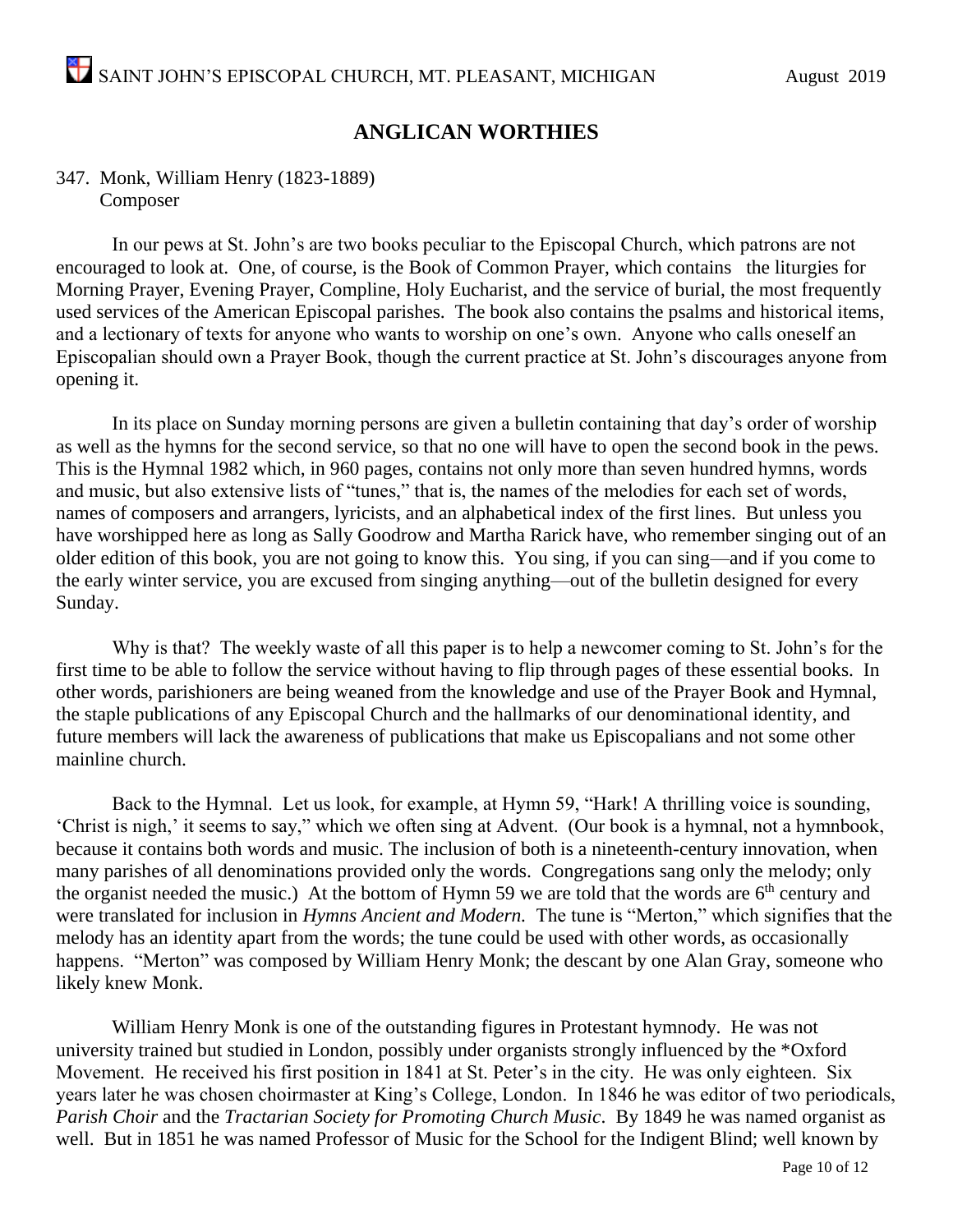# SAINT JOHN'S EPISCOPAL CHURCH, MT. PLEASANT, MICHIGAN August 2019

this time, he was frequently invited to lecture. His most permanent position was St. Matthias at Stoke-Newington. Here he instituted a daily choral service with a voluntary choir! His biographer, Judith Blezzard, says that "Monk set high standards, demanding good discipline and giving his choir challenging music. He wished also to foster congregational music, using the organ for support rather than display." By this time the use of hymns, formerly an evangelical or Methodist practice, was finding a legitimate place in Anglican worship, though I question whether there was a standard hymnal.

In 1857 Monk was named musical editor for the first edition of *Hymns Ancient and Modern* (1861), which would become the standard for Anglican use. Here is where Monk made his mark: he composed fifteen tunes for inclusion in this collection, including the melody for the most famous hymn tune in the English-speaking world, "Eventide," the words, "Abide with me, fast falls the eventide," written by Henry Francis \*Lyte. He also harmonized or arranged many older tunes for congregational use, especially from continental hymnals.

Other appointments followed. In 1874 he was named Professor of Vocal Music at King's. He was involved in further collections, especially for the Church of Scotland, which at that time was still singing versified stanzas of the psalms. A posthumous publication was *The Book of Common Prayer, Edited with Plain Song and Appropriate Music*, which gave him the opportunity to introduce plain song into common worship, an interest dating to the 1840s.

In 1882 he received an honorary doctorate from Durham. He died on 1 March 1889 and was buried at Stoke Newington. In our hymnal Monk is cited more often among composers and arrangers than anyone else (Bach is close). Here are a familiar few:

| 76  | <b>Winchester New</b>       | "On Jordan's bank the Baptist's cry" (arranged)                   |
|-----|-----------------------------|-------------------------------------------------------------------|
| 119 | Dix                         | "As with gladness men of old" (harmonized)                        |
| 150 | Aus der Tiefe rufe ich      | "Forty days sand forty nights" (harmonized)                       |
| 154 |                             | Valet will ich dir geben "All glory, laud and honor" (harmonized) |
| 181 | St. Ethelwald               | "Awake and sing the song"                                         |
| 208 | Victory                     | "The strife is over, the battle done" (arranged)                  |
| 210 | Ellecomb                    | "The day of resurrection" (harmonized)                            |
| 286 | Zeuch mich,                 | "Who are thee like stars appearing?" (harmonized)                 |
| 337 | Unde et memores             | "And now, O Father, mindful of the love"                          |
| 397 | Nun danket all Gott         | "Now thank we all our God" (harmonized)                           |
| 559 | Dulce carmen                | "Lead us, heavenly Father, lead us" (harmonized)                  |
| 625 | Darwell's 148 <sup>th</sup> | "Ye holy angels bright, who wait at God's right hand"             |
| 662 | Eventide                    | "Abide with me: fast falls the eventide"                          |
| 680 | St. Anne                    | "O God, our help in ages past" (harmonized).                      |

--hlf